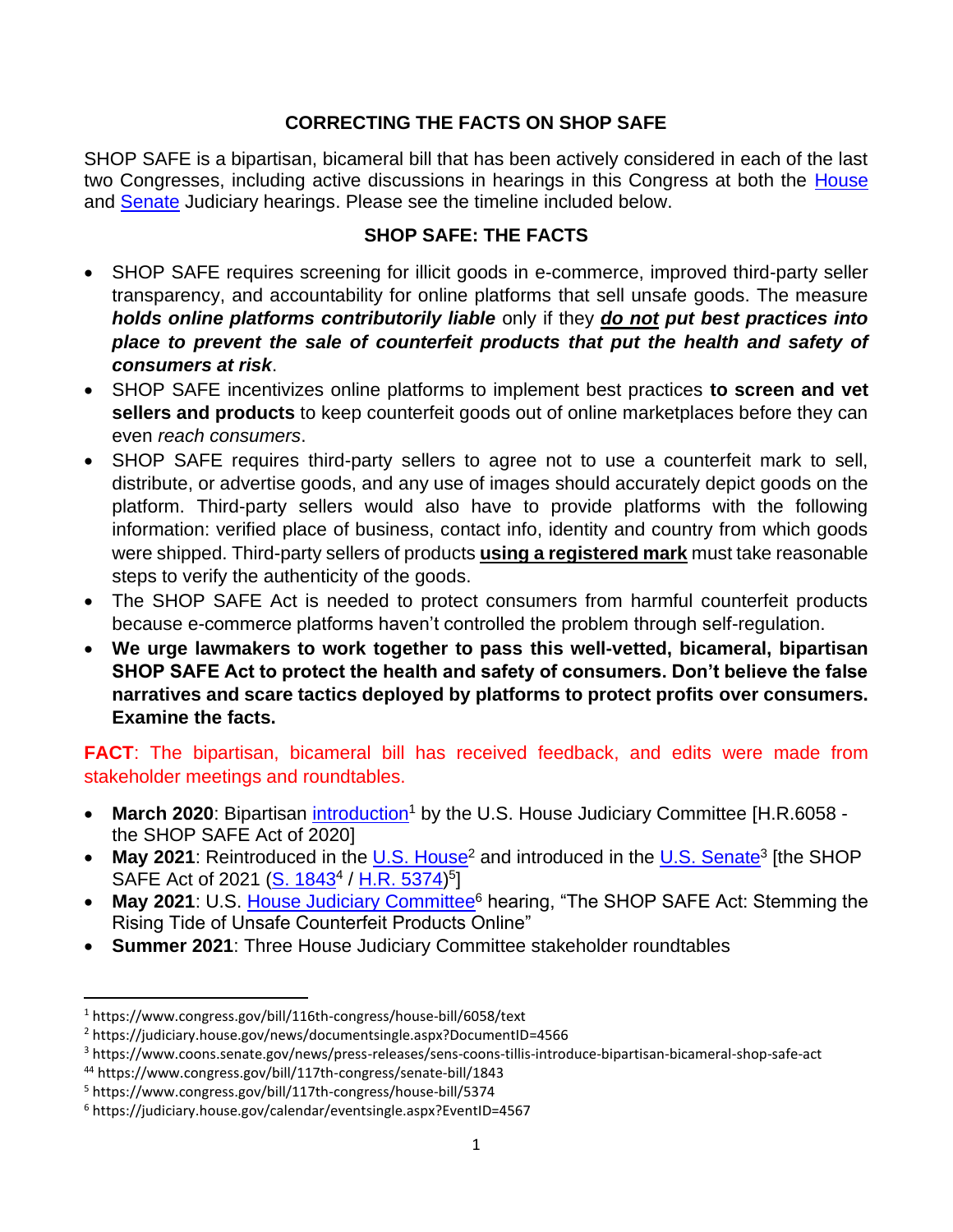- **Edits Made**: Changes to the legislation were based on the House hearing [May 2021], stakeholder meetings and roundtables [Summer 2021]
- **September 2021**: SHOP SAFE advances through markup in the House Judiciary Committee.
- **November 2021**: SHOP SAFE discussed in U.S. [Senate Judiciary Committee](https://www.judiciary.senate.gov/meetings/cleaning-up-online-marketplaces-protecting-against-stolen-counterfeit-and-unsafe-goods) hearing, "Cleaning Up Online Marketplaces: Protecting Against Stolen, Counterfeit, and Unsafe Goods." 7
- **January 2022**: SHOP SAFE included in H.R. 4521- America COMPETES Act.

**FACT:** This would be the first step to bringing online platforms closer in alignment with the requirements of small brick-and-mortar businesses and retailers as small, mom-and-pop brickand-mortar shops are held liable under the law for the sale of any counterfeit or illicit products today. However, platforms are not subject to any trademark liability, even when the counterfeit or illicit product harms the health and safety of the consumer.

- The bill does not ask the online platforms for anything beyond what physical retailers have been providing for years.
- SHOP SAFE targets illegitimate sellers and seeks to hold platforms that give illegitimate sellers access to consumers accountable. The bill recognizes that online platforms have different resources in screening for illicit goods and states "the determination of whether proactive measures are reasonable shall consider the size and resources of a platform, the available technological and non-technological solutions at the time of screening, the information provided by the registrant to the platform, and any other factor considered relevant by a court."

## **FACT**: SHOP SAFE addresses concerns regarding casual and small/used-good sellers, including protection for private information and exempting such sellers from certain disclosure requirements.

- " (xiii) Provided a verified basis to contact a third-party seller upon request by a registrant that has a bona fide belief that the seller has used a counterfeit mark in connection with the sale, offering for sale, distribution, or advertising of goods on the platform except **that the platform is not required to provide information that constitutes the personal identity of an individual, a residential street address, or personal contact information of an individual (in such case, the provider shall provide an alternative means of contacting the third-party seller).**
- " (C) Notwithstanding clauses (iii) and (vi) of subparagraph (A), a platform is exempt from the requirements of such clauses for goods, on or in connection with which a registered mark is used, sold, offered for sale, or advertised by a third-party seller for **less than \$5,000 if the third-party seller sells, offers for sale, or advertises on the platform 5 or fewer goods of the same type in connection with the same mark in a 1-year period.**

<sup>7</sup> https://www.judiciary.senate.gov/meetings/cleaning-up-online-marketplaces-protecting-against-stolen-counterfeit-andunsafe-goods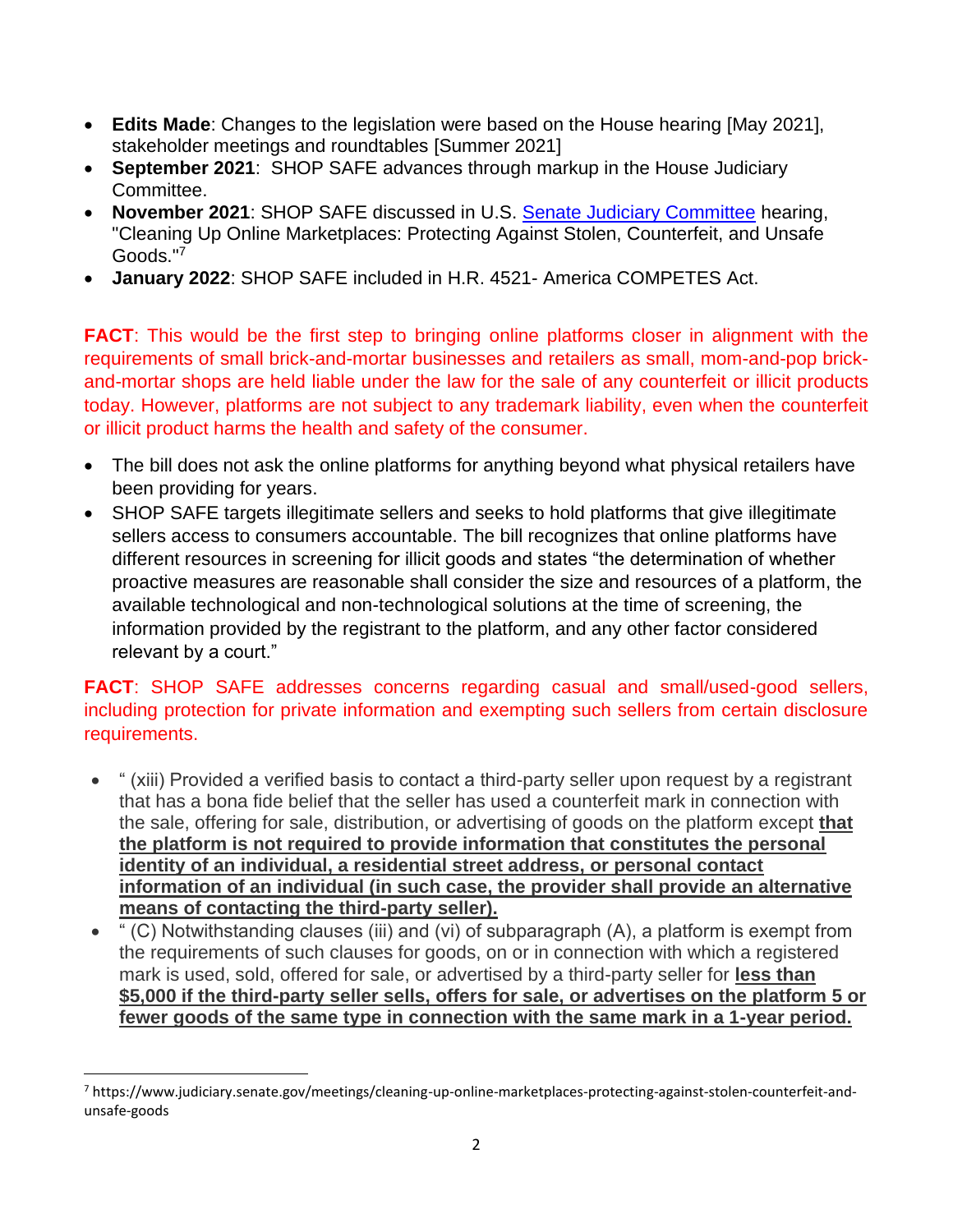**FACT**: Because SHOP SAFE applies only to goods using a counterfeit of a **registered trademark**, sellers of unique or artisanal goods for which someone else does not have a registered trademark would not be covered.

- " (4) (A) An electronic commerce platform shall be contributorily liable in a civil action under paragraph (1) for a case in which a third-party seller uses in commerce a **counterfeit mark** in connection with the sale, offering for sale, distribution, or advertising of goods that implicate health and safety on the platform, unless the platform demonstrates that the platform took each of the following steps to prevent such use on the platform before any infringing act by the third-party seller:
- " (1) COUNTERFEIT MARK.— The term 'counterfeit mark' has the meaning given that term in section  $34(d)(1)(B)$ .

**FACT:** Several government agencies, including [the U.S. Department of Homeland Security](https://www.dhs.gov/sites/default/files/publications/20_0124_plcy_counterfeit-pirated-goods-report_01.pdf)<sup>8</sup> and [the White House Office of the U.S. Intellectual Property Enforcement](https://trumpwhitehouse.archives.gov/wp-content/uploads/2020/11/IPEC-Joint-Strategic-Plan.pdf)<sup>9</sup> Coordinator, have called for standardized pre-screening "best practices" across online platforms. The need for uniform best practices was raised in the Senate [hearing](https://www.judiciary.senate.gov/meetings/cleaning-up-online-marketplaces-protecting-against-stolen-counterfeit-and-unsafe-goods)<sup>10</sup> held in November 2021. This will bring predictability and uniformity across platforms, and help to keep dangerous counterfeits from being placed on platforms for unknowing consumers to purchase. The proactive engagement by platforms that SHOP SAFE brings replaces the current piecemeal (or nonexistent) approach per platform. The measures are scalable per platform and measured based on a "reasonableness" standard. Brand owners will remain engaged with platforms to address dangerous counterfeits as brands have been; the difference under SHOP SAFE is that the bill will bring platforms to the table to partner with brands to address the problem.

 $^{\circ}$  (B) (i) This paragraph shall apply—

" (I) to an electronic commerce platform that has sales on the platform in the previous calendar year of not less than \$500,000; or

" (II) to an electronic commerce platform with less than \$500,000 in sales in the previous calendar year, 6 months after the platform has received 10 notices, in aggregate, that qualify under clause (ii).

" (ii) To count toward the aggregate 10-notice threshold under clause (i)(II), a notice shall—

" (I) include a reference to this paragraph;

" (II) include an explicit notification of the 10-notice limit and the requirement of the platform to publish the information in clause (iii); and

" (III) identify a listing on the platform that reasonably could be determined to have used a counterfeit mark in connection with the sale, offering for sale, distribution, or advertising of goods that implicate health and safety.

" (iii) Not later than 1 month after the date on which a platform described in clause(i)(II) receives the first notice described under clause (ii), the platform shall make publicly

<sup>10</sup> https://www.judiciary.senate.gov/meetings/cleaning-up-online-marketplaces-protecting-against-stolen-counterfeit-andunsafe-goods

<sup>8</sup> https://www.dhs.gov/sites/default/files/publications/20\_0124\_plcy\_counterfeit-pirated-goods-report\_01.pdf

<sup>9</sup> https://trumpwhitehouse.archives.gov/wp-content/uploads/2020/11/IPEC-Joint-Strategic-Plan.pdf